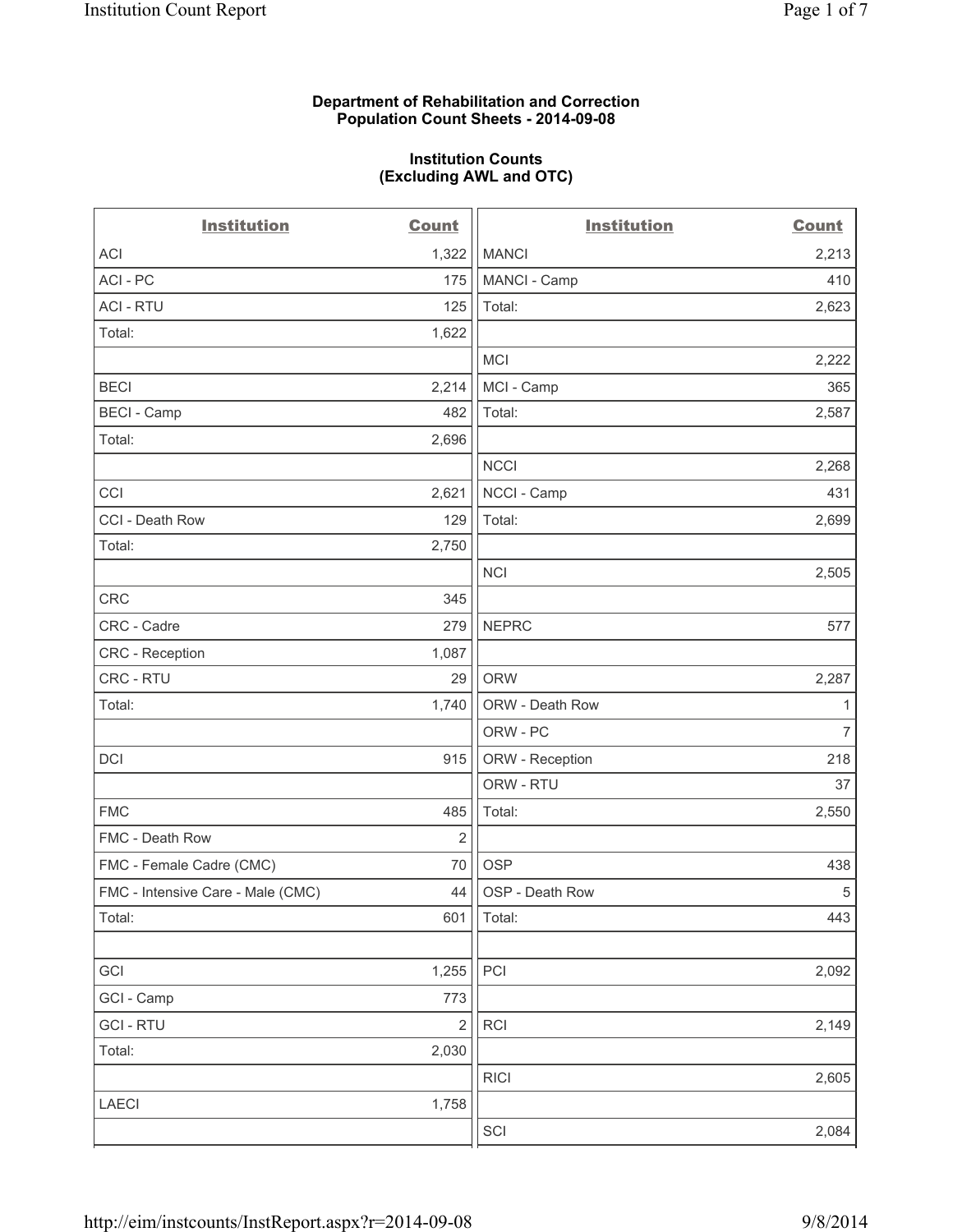|                          |       |                | <b>Total Population:</b> | 50,554 |
|--------------------------|-------|----------------|--------------------------|--------|
| Total:                   | 2,475 |                |                          |        |
| MACI - Youth             | 28    | Total:         |                          | 1,402  |
| MACI - Minimum           | 1,422 | <b>WCI-RTU</b> |                          | 95     |
| <b>MACI</b>              | 1,025 | <b>WCI</b>     |                          | 1,307  |
| Total:                   | 1,553 | <b>TOCI</b>    |                          | 1,016  |
| <b>LORCI - Reception</b> | 1,059 |                |                          |        |
| LORCI - Cadre            | 228   | Total:         |                          | 1,530  |
| <b>LORCI</b>             | 266   | TCI - Camp     |                          | 448    |
|                          |       | <b>TCI</b>     |                          | 1,082  |
| LOCI                     | 2,269 |                |                          |        |
|                          |       | Total:         |                          | 1,131  |
| Total:                   | 2,152 | SOCF - RTU     |                          | 59     |
| LECI - Camp              | 185   | <b>SOCF</b>    |                          | 1,072  |
| LECI                     | 1,967 |                |                          |        |

\* The Total Population includes 37 Offenders with Reason Codes 30 & 31.

\*\* The Total Population includes 29 Offenders with Reason Code 0A.

### **Male Population by Security Level (Include AWL and Exclude OTC)**

|                        | $\frac{1}{2}$ |            |          |              |
|------------------------|---------------|------------|----------|--------------|
| <b>Security Level</b>  | <b>Body</b>   | <b>AWL</b> | $(-OTC)$ | <b>Total</b> |
| Total Level 5          | 115           | 0          | 0        | 115          |
| Total Level 4          | 1,741         | 19         | 19       | 1,741        |
| Total Level 3          | 11,009        | 120        | 87       | 11,042       |
| Total Level 2          | 17,554        | 258        | 167      | 17,645       |
| Total Level 1          | 15,793        | 209        | 108      | 15,894       |
| <b>Total Death Row</b> | 137           |            |          | 137          |
| <b>Total Male</b>      | 46,349        | 607        | 382      | 46,574       |

# **Female Population by Institution (Include AWL and Exclude OTC)**

| <b>Institution</b>       | <b>Body</b> | <b>AWL</b> | $(-OTC)$ | <b>Total</b> |
|--------------------------|-------------|------------|----------|--------------|
| DCI                      | 915         | 12         | 6        | 921          |
| <b>FMC</b>               | 21          | 2          |          | 23           |
| FMC - Female Cadre (CMC) | 70          | 0          |          | 70           |
| <b>NEPRC</b>             | 577         | 13         | 5        | 585          |
| <b>ORW</b>               | 2,287       | 63         | 30       | 2,320        |
| ORW - Death Row          |             | 0          |          |              |
| ORW - PC                 |             | 0          |          |              |
| ORW - Reception          | 218         |            |          | 218          |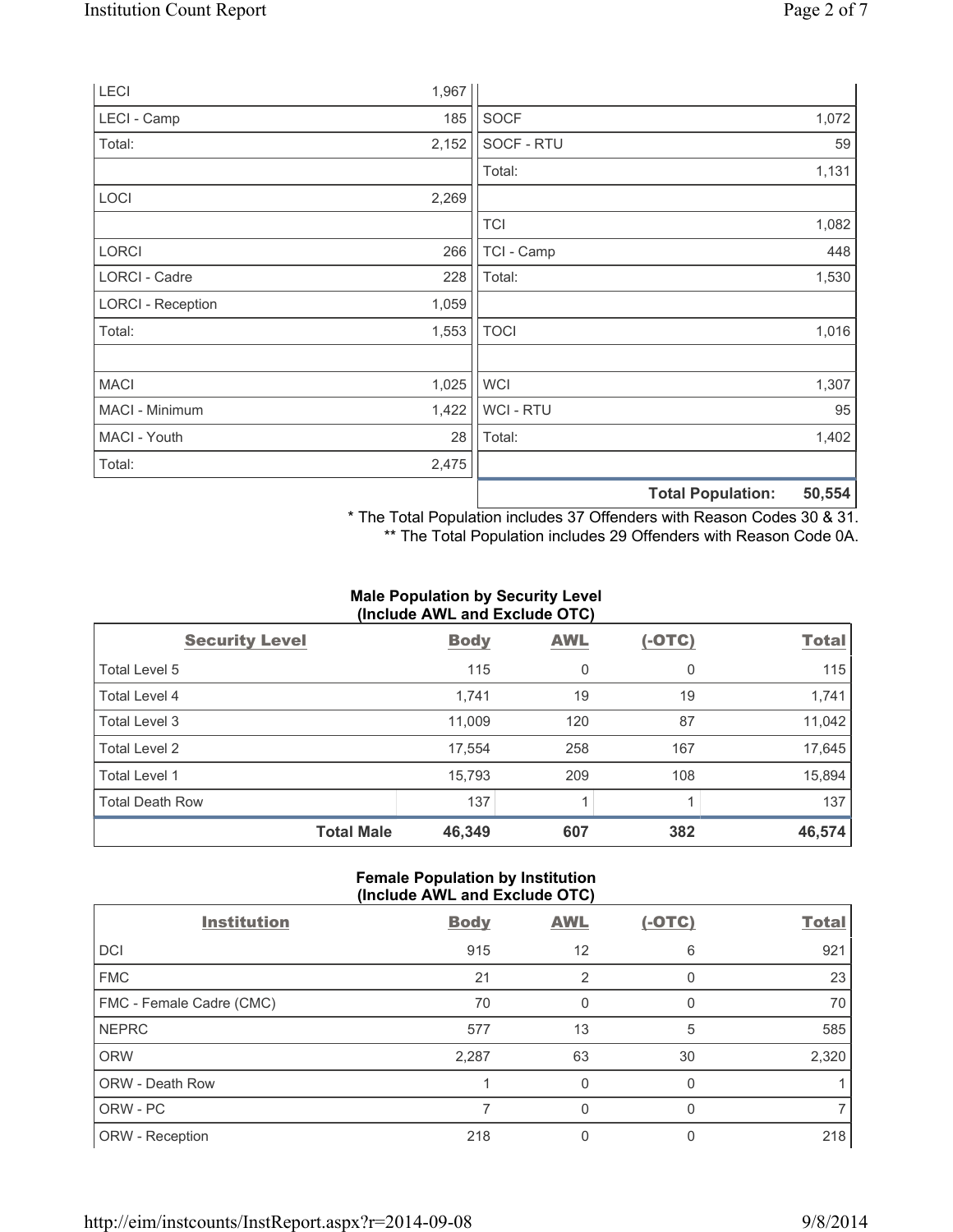| ORW - RTU |                          | 37     |     |     |        |
|-----------|--------------------------|--------|-----|-----|--------|
|           | <b>Total Female</b>      | 4,133  | 90  | 41  | 4,182  |
|           |                          |        |     |     |        |
|           | <b>Total Population:</b> | 50,482 | 697 | 423 | 50,756 |

### **Male Population by Institution: Security Level 5 (Include AWL and Exclude OTC)**

| <b>Institution</b>   | <b>Body</b> | <b>AWL</b> | $(-OTC)$ | <b>Total</b> |
|----------------------|-------------|------------|----------|--------------|
| OSP                  | 115         |            |          | 115          |
| <b>Total Level 5</b> | 115         |            |          | 115          |

# **Male Population by Institution: Security Level 4 (Include AWL and Exclude OTC)**

| <b>Institution</b>                | <b>Body</b>    | <b>AWL</b>                | $(-OTC)$                  | <b>Total</b>     |
|-----------------------------------|----------------|---------------------------|---------------------------|------------------|
| <b>ACI</b>                        | $\overline{2}$ | $\mathsf{O}\xspace$       | 0                         | $\sqrt{2}$       |
| ACI - PC                          | $\mathfrak{S}$ | $\mathsf 0$               | $\mathsf{O}\xspace$       | $\mathsf 3$      |
| CCI                               | $\overline{2}$ | $\mathsf{O}\xspace$       | $\mathsf{O}\xspace$       | $\overline{2}$   |
| <b>CRC</b>                        | $\sqrt{3}$     | $\mathsf{O}\xspace$       | $\mathsf{O}\xspace$       | $\mathfrak{S}$   |
| CRC - Reception                   | $\overline{2}$ | $\mathsf{O}\xspace$       | $\mathsf{O}\xspace$       | $\overline{2}$   |
| CRC - RTU                         | $\overline{4}$ | $\mathbf 0$               | $\mathbf 0$               | $\overline{4}$   |
| FMC - Intensive Care - Male (CMC) | 1              | $\mathsf 0$               | $\mathsf 0$               | $\mathbf{1}$     |
| <b>LECI</b>                       | 5              | $\mathsf{O}\xspace$       | $\mathsf{O}\xspace$       | $\overline{5}$   |
| <b>LORCI</b>                      | $\overline{2}$ | $\mathbf 0$               | $\mathbf 0$               | $\overline{2}$   |
| <b>LORCI - Cadre</b>              | 1              | $\mathsf{O}\xspace$       | $\mathsf{O}\xspace$       | 1                |
| <b>LORCI - Reception</b>          | 1              | $\mathsf{O}\xspace$       | $\mathsf{O}\xspace$       | 1                |
| <b>MANCI</b>                      | $\overline{7}$ | $\mathsf{O}\xspace$       | $\mathsf{O}\xspace$       | $\boldsymbol{7}$ |
| MCI                               | 1              | $\mathsf{O}\xspace$       | $\mathsf 0$               | 1                |
| <b>NCCI</b>                       | $\overline{2}$ | $\mathsf{O}\xspace$       | $\mathbf 0$               | $\overline{2}$   |
| <b>OSP</b>                        | 316            | $\ensuremath{\mathsf{3}}$ | $\ensuremath{\mathsf{3}}$ | 316              |
| <b>RCI</b>                        | 16             | $\mathsf{O}\xspace$       | 0                         | 16               |
| <b>RICI</b>                       | $\mathbf{1}$   | $\mathsf{O}\xspace$       | $\mathbf 0$               | $\mathbf{1}$     |
| <b>SOCF</b>                       | 1,050          | 13                        | 13                        | 1,050            |
| SOCF - RTU                        | 56             | $\mathsf{O}\xspace$       | $\mathsf{O}\xspace$       | 56               |
| <b>TCI</b>                        | 32             | $\mathsf{O}\xspace$       | $\mathsf{O}\xspace$       | 32               |
| <b>TOCI</b>                       | 222            | $\overline{2}$            | $\overline{2}$            | 222              |
| <b>WCI</b>                        | 11             | $\mathbf{1}$              | $\mathbf{1}$              | 11               |
| WCI - RTU                         | 1              | $\mathsf{O}\xspace$       | $\mathsf{O}\xspace$       | $\mathbf{1}$     |
| <b>Total Level 4</b>              | 1,741          | 19                        | 19                        | 1,741            |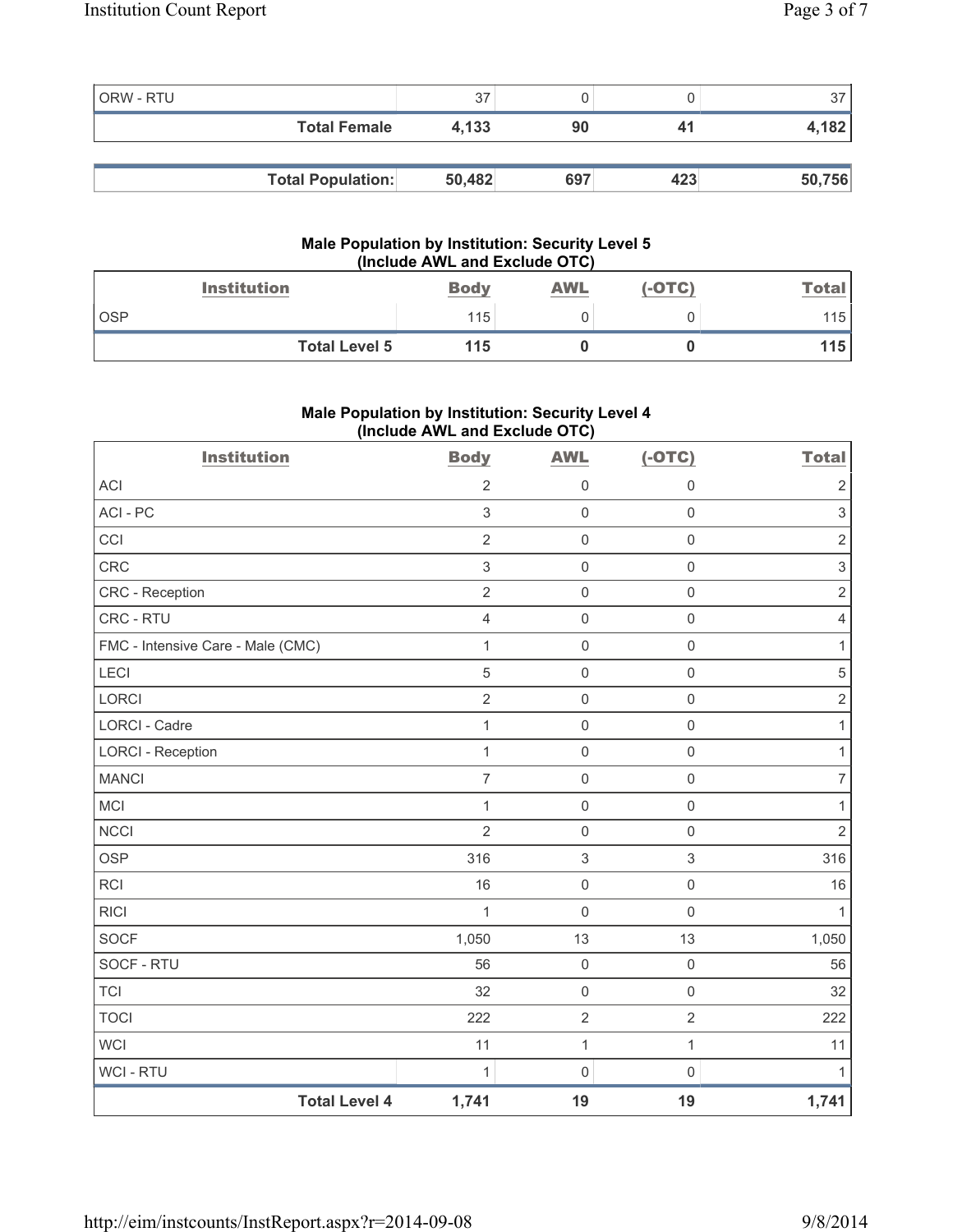| <b>Institution</b>                | <b>Body</b>    | <b>AWL</b>                | $(-OTC)$            | <b>Total</b>              |
|-----------------------------------|----------------|---------------------------|---------------------|---------------------------|
| <b>ACI</b>                        | 23             | 0                         | 0                   | 23                        |
| ACI - PC                          | 75             | $\mathsf{O}\xspace$       | $\mathsf 0$         | 75                        |
| <b>BECI</b>                       | $\,8\,$        | $\mathbf{1}$              | $\mathbf{1}$        | $\,8\,$                   |
| CCI                               | $\mathsf 3$    | 0                         | $\mathsf 0$         | $\ensuremath{\mathsf{3}}$ |
| CRC                               | 103            | $\sqrt{5}$                | 5                   | 103                       |
| CRC - Cadre                       | 219            | $\mathsf{O}\xspace$       | $\mathsf 0$         | 219                       |
| CRC - Reception                   | 645            | 14                        | 12                  | 647                       |
| CRC - RTU                         | 14             | 0                         | $\mathsf 0$         | 14                        |
| <b>FMC</b>                        | $\overline{2}$ | $\mathsf 0$               | $\mathsf 0$         | $\sqrt{2}$                |
| FMC - Intensive Care - Male (CMC) | $\,8\,$        | 0                         | $\mathsf{O}\xspace$ | $\,8\,$                   |
| GCI                               | $\mathbf{1}$   | 0                         | $\mathsf 0$         | 1                         |
| <b>LAECI</b>                      | 14             | $\mathsf 0$               | $\mathsf 0$         | 14                        |
| LECI                              | 1,798          | 20                        | 13                  | 1,805                     |
| LOCI                              | $\overline{2}$ | $\mathsf{O}\xspace$       | $\mathsf 0$         | $\overline{2}$            |
| LORCI                             | 61             | 25                        | 20                  | 66                        |
| <b>LORCI - Cadre</b>              | 213            | $\mathsf{O}\xspace$       | $\mathsf 0$         | 213                       |
| <b>LORCI - Reception</b>          | 495            | 1                         | $\mathbf{1}$        | 495                       |
| <b>MACI</b>                       | $\mathsf 3$    | 0                         | $\mathsf 0$         | $\mathsf 3$               |
| MACI - Youth                      | $\overline{7}$ | $\mathsf{O}\xspace$       | $\mathsf 0$         | $\overline{7}$            |
| <b>MANCI</b>                      | 2,175          | 12                        | $\,8\,$             | 2,179                     |
| <b>MCI</b>                        | $\overline{4}$ | $\mathsf{O}\xspace$       | $\mathsf 0$         | 4                         |
| MCI - Camp                        | 1              | $\mathsf 0$               | $\mathsf 0$         | 1                         |
| <b>NCCI</b>                       | 12             | $\mathsf 0$               | $\mathsf 0$         | 12                        |
| <b>NCI</b>                        | 26             | 0                         | $\mathsf 0$         | 26                        |
| PCI                               | 58             | $\ensuremath{\mathsf{3}}$ | $\mathsf 0$         | 61                        |
| RCI                               | 1,948          | $16\,$                    | 13                  | 1,951                     |
| <b>RICI</b>                       | $\overline{7}$ | $\mathsf{O}\xspace$       | $\mathsf 0$         | $\overline{7}$            |
| SOCF                              | 21             | $\mathsf{O}\xspace$       | $\mathbf 0$         | 21                        |
| SOCF - RTU                        | $\mathsf 3$    | $\mathsf{O}\xspace$       | $\mathsf 0$         | $\ensuremath{\mathsf{3}}$ |
| <b>TCI</b>                        | 968            | 12                        | $\,6\,$             | 974                       |
| TCI - Camp                        | $\mathbf{1}$   | $\mathsf{O}\xspace$       | $\mathsf{O}\xspace$ | 1                         |
| <b>TOCI</b>                       | 766            | $\mathbf{1}$              | $\mathbf{1}$        | 766                       |
| <b>WCI</b>                        | 1,235          | $10$                      | $\overline{7}$      | 1,238                     |
| <b>WCI - RTU</b>                  | $90\,$         | 0                         | $\mathsf{O}\xspace$ | 90                        |
| <b>Total Level 3</b>              | 11,009         | 120                       | 87                  | 11,042                    |

## **Male Population by Institution: Security Level 3 (Include AWL and Exclude OTC)**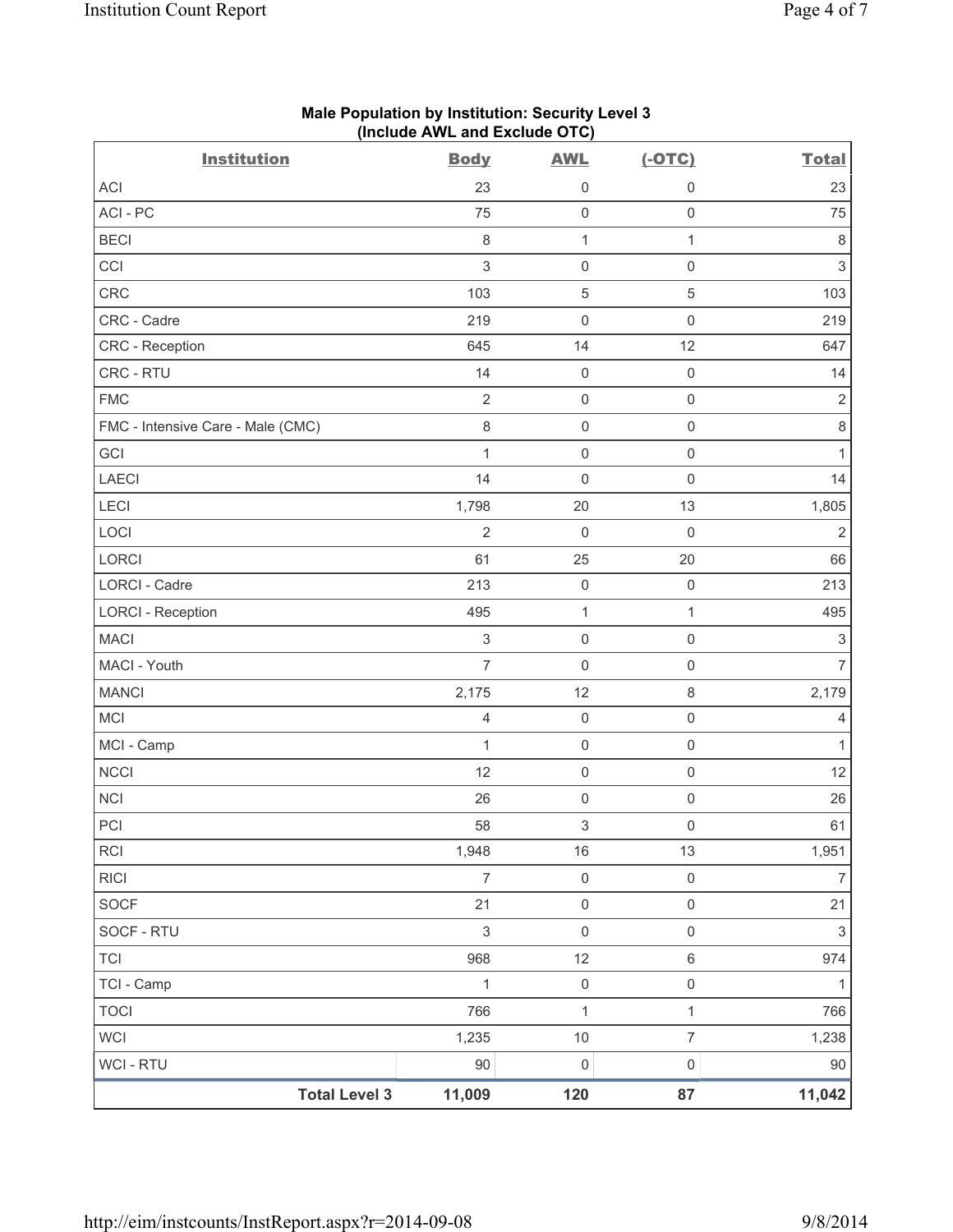| <b>Institution</b>                | <br><b>Body</b>                | <b>AWL</b>                | $(-OTC)$            | <b>Total</b>              |
|-----------------------------------|--------------------------------|---------------------------|---------------------|---------------------------|
| <b>ACI</b>                        | 565                            | 3                         | $\overline{2}$      | 566                       |
| ACI-PC                            | 70                             | $\mathsf{O}\xspace$       | $\mathsf{O}\xspace$ | 70                        |
| <b>ACI - RTU</b>                  | 84                             | $\mathsf{O}\xspace$       | $\mathsf{O}\xspace$ | 84                        |
| <b>BECI</b>                       | 1,549                          | 32                        | 18                  | 1,563                     |
| CCI                               | 1,730                          | 16                        | $\overline{7}$      | 1,739                     |
| <b>CRC</b>                        | 114                            | $\overline{7}$            | $\overline{4}$      | 117                       |
| CRC - Cadre                       | 54                             | $\mathsf{O}\xspace$       | $\mathsf{O}\xspace$ | 54                        |
| CRC - Reception                   | 254                            | $\,8\,$                   | $\overline{7}$      | 255                       |
| CRC - RTU                         | $\hbox{9}$                     | $\mathsf 0$               | $\mathsf{O}\xspace$ | $\boldsymbol{9}$          |
| <b>FMC</b>                        | 10                             | $\mathbf{1}$              | $\mathsf{O}\xspace$ | 11                        |
| FMC - Intensive Care - Male (CMC) | 20                             | $\mathsf{O}\xspace$       | $\mathsf{O}\xspace$ | 20                        |
| GCI                               | 766                            | $\sqrt{5}$                | 4                   | 767                       |
| <b>LAECI</b>                      | 1,143                          | 22                        | 13                  | 1,152                     |
| LECI                              | 140                            | $\mathbf 0$               | $\mathsf{O}\xspace$ | 140                       |
| LOCI                              | 1,068                          | $\boldsymbol{9}$          | 6                   | 1,071                     |
| LORCI                             | 119                            | 20                        | 17                  | 122                       |
| LORCI - Cadre                     | $\hbox{9}$                     | $\mathsf 0$               | $\mathsf{O}\xspace$ | $\boldsymbol{9}$          |
| <b>LORCI - Reception</b>          | 377                            | $\overline{7}$            | 6                   | 378                       |
| <b>MACI</b>                       | 1,022                          | $\ensuremath{\mathsf{3}}$ | $\overline{2}$      | 1,023                     |
| MACI - Youth                      | 21                             | $\mathsf{O}\xspace$       | $\mathsf{O}\xspace$ | 21                        |
| <b>MANCI</b>                      | 24                             | $\mathbf 0$               | $\mathsf 0$         | 24                        |
| <b>MCI</b>                        | 1,704                          | 25                        | 17                  | 1,712                     |
| MCI - Camp                        | $\mathbf{1}$                   | $\mathsf 0$               | $\mathsf{O}\xspace$ | $\mathbf{1}$              |
| <b>NCCI</b>                       | 1,646                          | 25                        | 19                  | 1,652                     |
| NCCI - Camp                       | 16                             | $\mathbf 0$               | $\mathbf 0$         | 16                        |
| <b>NCI</b>                        | 1,728                          | 27                        | 21                  | 1,734                     |
| PCI                               | 811                            | 18                        | 6                   | 823                       |
| <b>RCI</b>                        | 185                            | $\boldsymbol{0}$          | $\mathsf{O}\xspace$ | 185                       |
| <b>RICI</b>                       | 1,117                          | 19                        | $10$                | 1,126                     |
| SCI                               | 1,071                          | 11                        | $\,8\,$             | 1,074                     |
| <b>TCI</b>                        | 36                             | $\mathsf{O}\xspace$       | $\mathsf{O}\xspace$ | 36                        |
| <b>TOCI</b>                       | 27                             | $\mathsf{O}\xspace$       | $\mathsf{O}\xspace$ | 27                        |
| <b>WCI</b>                        | 61                             | $\mathsf{O}\xspace$       | $\mathsf{O}\xspace$ | 61                        |
| WCI - RTU                         | $\ensuremath{\mathsf{3}}$      | $\mathsf{O}\xspace$       | $\mathsf{O}\xspace$ | $\ensuremath{\mathsf{3}}$ |
|                                   | <b>Total Level 2</b><br>17,554 | 258                       | 167                 | 17,645                    |

# **Male Population by Institution: Security Level 2 (Include AWL and Exclude OTC)**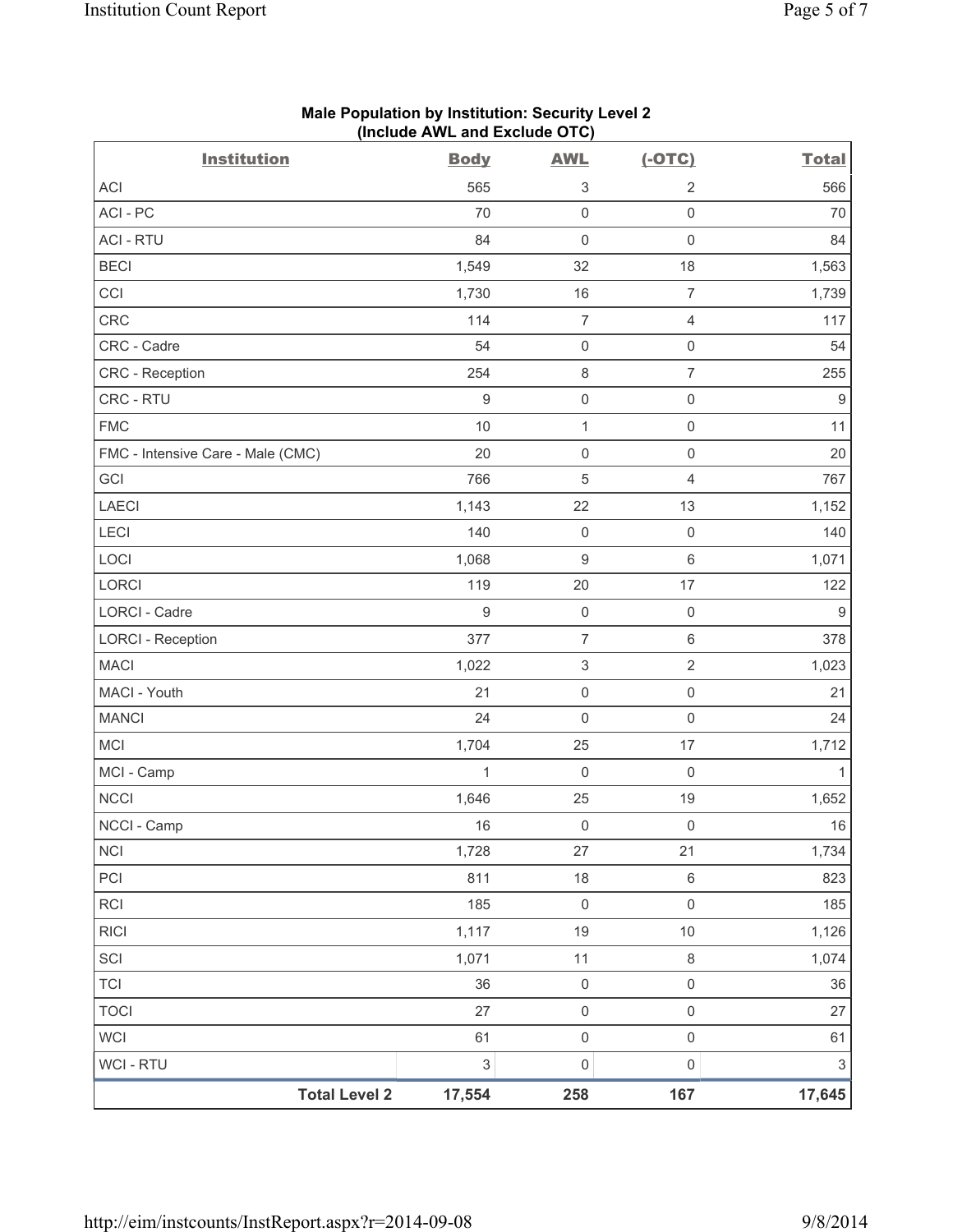| <b>Institution</b>                | <b>Body</b>    | <b>AWL</b>          | $(-OTC)$                  | <b>Total</b>   |
|-----------------------------------|----------------|---------------------|---------------------------|----------------|
| <b>ACI</b>                        | 732            | $\,6\,$             | 3                         | 735            |
| ACI-PC                            | 27             | $\mathsf 0$         | $\mathsf 0$               | 27             |
| <b>ACI - RTU</b>                  | 41             | $\mathbf 0$         | $\mathbf 0$               | 41             |
| <b>BECI</b>                       | 657            | 23                  | 14                        | 666            |
| <b>BECI - Camp</b>                | 481            | $\mathbf 1$         | $\mathsf 0$               | 482            |
| CCI                               | 886            | $\overline{4}$      | $\mathsf 3$               | 887            |
| CRC                               | 63             | $\sqrt{2}$          | $\sqrt{2}$                | 63             |
| CRC - Cadre                       | 6              | $\mathsf{O}\xspace$ | $\mathsf 0$               | 6              |
| CRC - Reception                   | 183            | $\,6\,$             | $\sqrt{5}$                | 184            |
| CRC - RTU                         | $\overline{2}$ | $\mathsf{O}\xspace$ | $\mathsf 0$               | $\overline{2}$ |
| <b>FMC</b>                        | 452            | $\overline{2}$      | $\mathsf 0$               | 454            |
| FMC - Intensive Care - Male (CMC) | 15             | $\mathbf 0$         | $\mathbf 0$               | 15             |
| GCI                               | 488            | 10                  | $\overline{4}$            | 494            |
| GCI - Camp                        | 773            | $\mathsf{O}\xspace$ | $\mathsf 0$               | 773            |
| <b>GCI-RTU</b>                    | $\overline{2}$ | $\mathsf{O}\xspace$ | $\mathsf 0$               | $\overline{2}$ |
| <b>LAECI</b>                      | 601            | 11                  | $\sqrt{5}$                | 607            |
| <b>LECI</b>                       | 24             | $\mathsf{O}\xspace$ | $\mathsf 0$               | 24             |
| LECI - Camp                       | 185            | $\mathsf{O}\xspace$ | $\mathsf 0$               | 185            |
| LOCI                              | 1,199          | 11                  | $\overline{7}$            | 1,203          |
| LORCI                             | 84             | 16                  | 14                        | 86             |
| LORCI - Cadre                     | 5              | $\mathsf{O}\xspace$ | $\mathbf 0$               | 5              |
| <b>LORCI - Reception</b>          | 186            | $\mathbf 1$         | 1                         | 186            |
| MACI - Minimum                    | 1,422          | 23                  | 11                        | 1,434          |
| <b>MANCI</b>                      | $\overline{7}$ | $\sqrt{5}$          | $\overline{2}$            | $10$           |
| MANCI - Camp                      | 410            | $\mathsf{O}\xspace$ | $\mathbf 0$               | 410            |
| MCI                               | 513            | $\overline{7}$      | $\ensuremath{\mathsf{3}}$ | 517            |
| MCI - Camp                        | 363            | $\mathsf 0$         | $\mathsf{O}\xspace$       | 363            |
| <b>NCCI</b>                       | 608            | $\overline{4}$      | $\ensuremath{\mathsf{3}}$ | 609            |
| NCCI - Camp                       | 415            | $\mathsf{O}\xspace$ | $\mathsf 0$               | 415            |
| <b>NCI</b>                        | 751            | 11                  | $\overline{4}$            | 758            |
| <b>OSP</b>                        | $\,6$          | $\mathsf{O}\xspace$ | $\mathsf 0$               | 6              |
| PCI                               | 1,223          | 28                  | $\overline{7}$            | 1,244          |
| <b>RICI</b>                       | 1,480          | $20\,$              | 11                        | 1,489          |
| SCI                               | 1,012          | $\overline{7}$      | $\overline{4}$            | 1,015          |
| <b>TCI</b>                        | 44             | 10                  | 5                         | 49             |
| TCI - Camp                        | 447            | $\mathbf 1$         | $\mathsf{O}\xspace$       | 448            |

## **Male Population by Institution: Security Level 1 (Include AWL and Exclude OTC)**